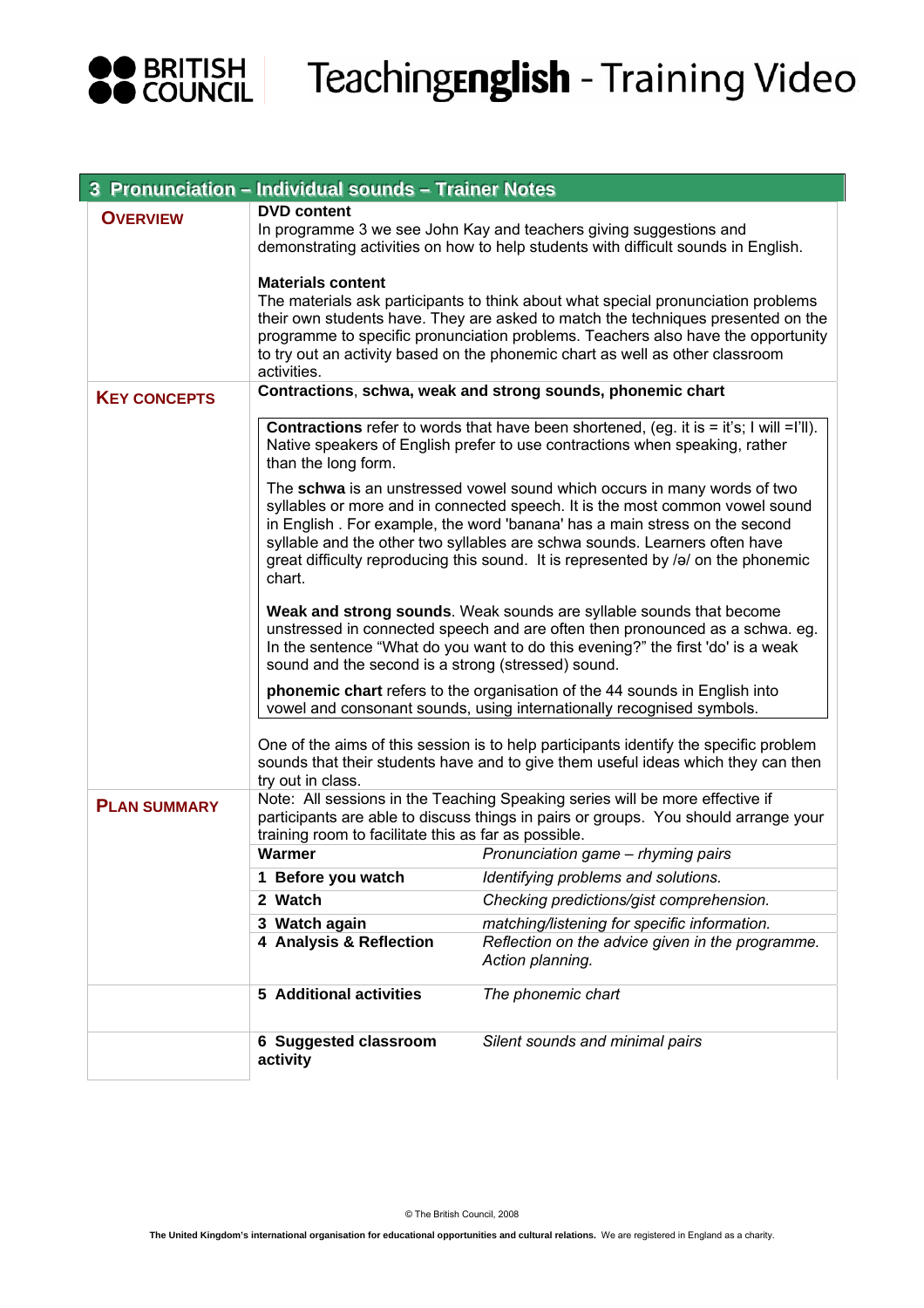

## Teaching**English** - Training Video

#### **Procedure**

### **Warmer**  (optional) • As a warmer, participants could play a quick game of rhyming tennis. Play in pairs. The first person says a one syllable word. Their partner has to reply with a word that rhymes with the first word. The second person then begins with a new one syllable word and the first person must think of a rhyming word. When a player can't find a rhyme, his opponent wins a point. • E.g. • A: boat B: coat B: seat A: meet A: road B: (can't think of one) • A wins a point. • Allow them to play for 5 or 6 minutes.

#### **1 Before you watch**

- Before the session begins, cue the DVD to the menu screen. You could then turn off or cover the TV set until you're ready to watch.
- Look at the first question in the workbook.

*Think about your students. Which English sounds do they find most difficult? For each sound, write a word you know they find difficult to say.*

- Elicit one or two examples of difficult words and elicit the problem sound it is a good idea to think of some examples yourself, just in case participants find this difficult. Then encourage participants to work in pairs or a three and give them a few minutes to write down some more example words and sounds.
- Elicit answers from the group and write them on the board you will need them later on in the session.
- Draw attention to the second question in the workbook.

*Now think about how you teach the pronunciation of English sounds to your students. Write down at least three ways that you encourage students to make or practise the sounds you identified above.*

• Ask participants to work in the same groups and to suggest activities that they use to help with these pronunciation problems. Monitor the discussion. When most groups have finished thinking of the three activities, you could ask each group to explain its best activity.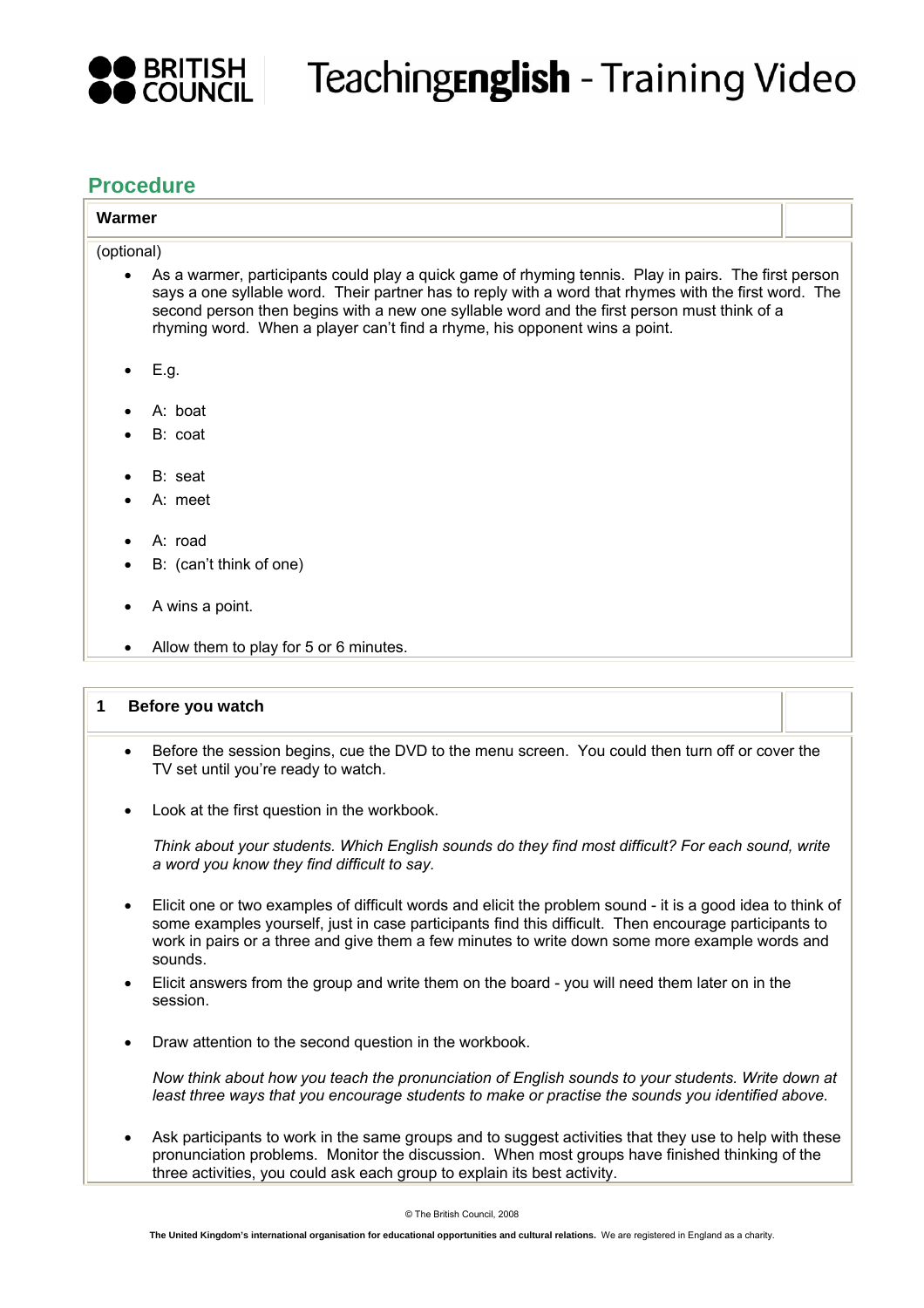

#### **2 Watch**

- Look at the question in part 2. *Do the Thai teachers mention any of the pronunciation problems we have talked about? Do they mention any we haven't talked about?*
- Now watch Programme 3 all the way through.
- When the programme finishes ask them to compare their answers in small groups. When they have finished their discussion, elicit answers to the above questions from the whole group. Refer them to the list on the board – were any of the things they talked about mentioned? Were there other pronunciation problems mentioned?

#### **3 Watch again**

- Look at the exercise in Section 3, Watch Again. Read out the 4 categories "forming sounds", "difficult sounds", "contractions" and "weak and strong sounds" and point out that these are the screen titles that appear on the programme. Read through the pronunciation activities and check that participants understand the advice given. Tell them they need to draw a line to match the advice to the pronunciation problem discussed on the programme.
- Watch the Programme, ask participants to check their answers in pairs. They can then check their answers using the key.
- Ask the group if there were any pronunciation activities they particularly liked or didn't like in the programme.

#### **4 Analysis & Reflection**

- Draw attention to the quote by John Kay *Your students will be basing their production of English sounds on the sounds they already have from their own language So, it's your job to make them more aware of the sounds that they have to produce.*
- Ask participants to read the list of techniques for making students more aware of how to make individual sounds. They could tick the ones they have used and then compare their answers in pairs. Ask them to talk to each other about which sounds they could use the techniques for and to share any other pronunciation activities they have used. Monitor the discussion carefully, listening for any useful activities they suggest. When they have finished, elicit from the group which activities they have used, which are new to them and which sounds each activity could be used for.
- Now ask participants (either in pairs or on their own) to write down two or three sounds that are difficult for their particular students and at least one idea for helping them improve each one. Show them the space to make notes in their booklet. To help participants, you could refer them back to the list of words and sounds you wrote on the board in *Before you watch*.
- Ask participants to decide when they will try out the techniques in their classes. Ask them to comment on the activity using the table in the booklet when they have tried out the activities.